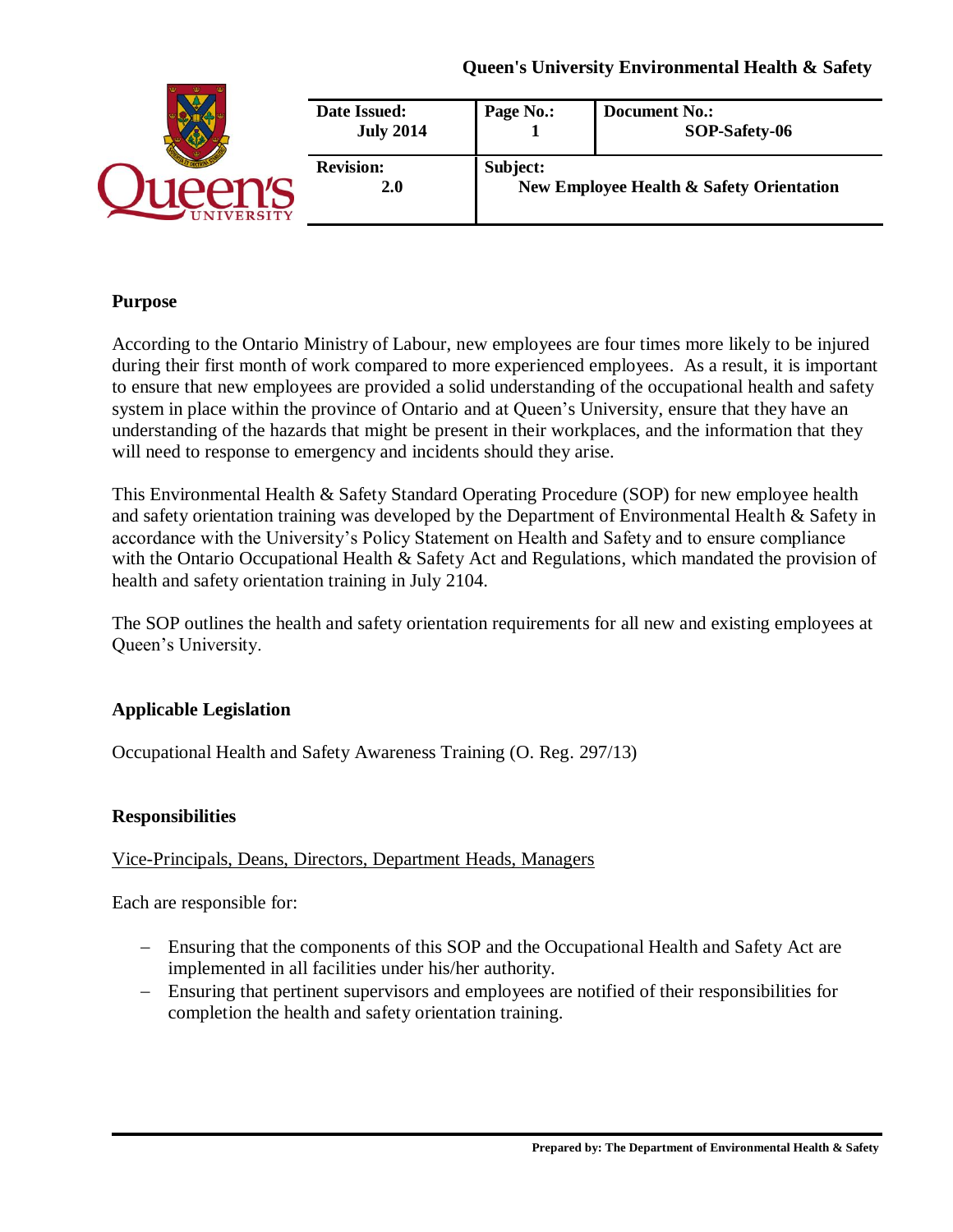|                  | Date Issued:<br><b>July 2014</b> | Page No.:                                            | <b>Document No.:</b><br>SOP-Safety-06 |
|------------------|----------------------------------|------------------------------------------------------|---------------------------------------|
| <b>NIVERSITY</b> | <b>Revision:</b><br>2.0          | Subject:<br>New Employee Health & Safety Orientation |                                       |

#### **Supervisors**

Supervisors are responsible for:

- − Ensuring that employees under their supervision have completed the required health and safety orientation training.
- − Conducting a workplace health and safety orientation that is documented using the health and safety orientation checklist available through the Department of Environmental Health & Safety
- − Maintaining copies of the health and safety orientation check list for the employees under their supervision.

#### Department of Environmental Health & Safety

The Department of Environmental Health & Safety will be responsible for:

- − Providing health and safety orientation training that is compliant with the requirements of the Occupational Health and Safety Awareness Training regulation under the Occupational Health & Safety Act.
- − Reviewing this program as necessary and expanding the orientation program when warranted.
- − Monitoring completion of the orientation training and alert departments when employees that not completed required session.

#### Human Resources

The Human Resources Department will be responsible for providing the Department of Environmental health & Safety information on new employees at the university on a monthly basis.

## **Health and Safety Orientation Process**

#### New Employees

All new employees of Queen's University are required to complete the health and safety awareness session that is available on OnQ through the following link on the Department of Environmental Health & Safety website<https://www.safety.queensu.ca/training/health-and-safety-orientation-training> . Due to Queen's University specific content in the session, orientation training taken as pervious employers will not be accepted.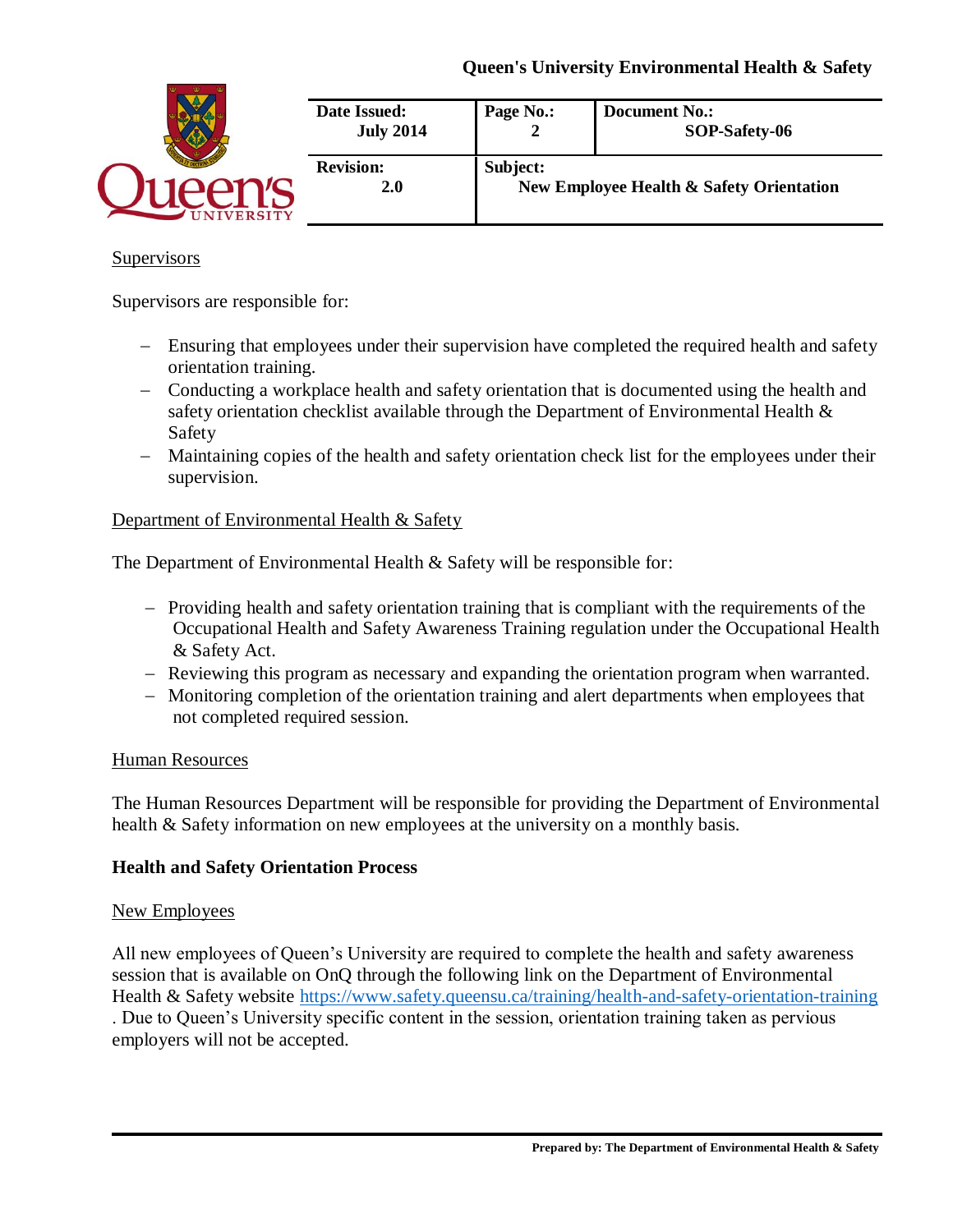|                 | Date Issued:<br><b>July 2014</b> | Page No.: | <b>Document No.:</b><br>SOP-Safety-06    |
|-----------------|----------------------------------|-----------|------------------------------------------|
| <b>IVERSITY</b> | <b>Revision:</b><br>2.0          | Subject:  | New Employee Health & Safety Orientation |

The training must be completed as soon as practicable after the employee begins working for the University. In practical terms, the expectation is that the employee completes the training no later than two weeks after they begin work.

For departments that have employees that do not have access to computers, they can contact the Department of Environmental Health & Safety to discuss alternative methods of delivering the training.

In addition to the completion of the health and safety awareness training through OnQ, the employee's supervisor must provide a workplace specific health and safety orientation using the New Employee Health & Safety Orientation checklist. A copy of the checklist is available through the Department of Environmental Health & Safety's website at

[https://www.safety.queensu.ca/sites/webpublish.queensu.ca.ehswww/files/files/Biosafety/orientation\\_](https://www.safety.queensu.ca/sites/webpublish.queensu.ca.ehswww/files/files/Biosafety/orientation_checklist.pdf) [checklist.pdf](https://www.safety.queensu.ca/sites/webpublish.queensu.ca.ehswww/files/files/Biosafety/orientation_checklist.pdf)

Copies of the completed checklist must be kept within the department and be available for review by the Department of Environmental Health & Safety, a Joint Health & Safety Committee Member or an external agency, such as the Ministry of Labour.

## Existing Employees

Individuals that were employed by the University as of July  $1<sup>st</sup>$ , 2014, must complete the health and safety orientation session through OnQ, unless the employee has previously completed WHMIS Training, Office Safety and Introduction to WHMIS or Supervisor Health & Safety Awareness session offered by the Department of Environmental Health  $\&$  Safety between January 1<sup>st</sup>, 2001 and August 1<sup>st</sup>, 2014. The safety awareness information of these sessions meet the learning outcomes stipulated by the Ministry of Labour for the new health and safety orientation training.

## **Supervisors**

The content of the new health and safety awareness session on OnQ covers the content that is required under O. Reg. 297/13 for those individuals that have supervisory responsibilities as part of their job. Under the requirements of the regulation, the health and safety awareness training session must be completed prior to assuming a supervisory role.

In addition to completing the health and safety awareness Session, supervisors must attend an in class supervisor health and safety session offered by the Department of Environmental Health & Safety.

## **Auditing**